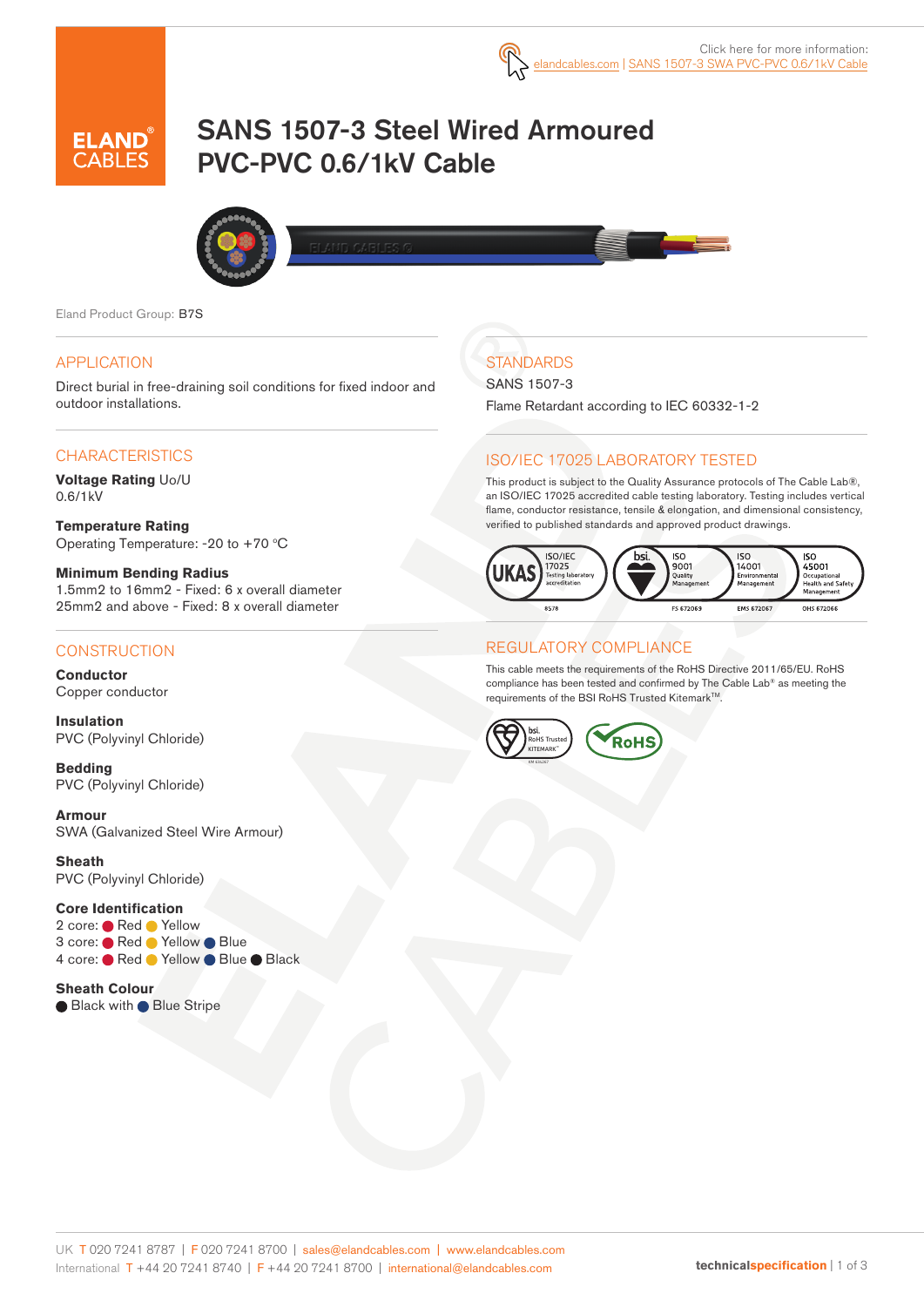### DIMENSIONS

| ELAND PART NO.     | NO. OF<br>CORES | NOMINAL CROSS<br><b>SECTIONAL AREA</b> | NOMINAL<br><b>THICKNESS</b> | NOMINAL DIAMETER<br>mm | NOMINAL<br><b>WEIGHT</b> |       |  |
|--------------------|-----------------|----------------------------------------|-----------------------------|------------------------|--------------------------|-------|--|
|                    |                 | mm <sup>2</sup>                        | OF INSULATION<br>mm.        | <b>Under Armour</b>    | Overall                  | kg/km |  |
| B7SFR020015        | $\mathbf{2}$    | 1.5                                    | 0.8                         | 9.75                   | 12.6                     | 313   |  |
| B7SFR020025        | $\mathbf{2}$    | 2.5                                    | 0.8                         | 10.59                  | 13.6                     | 370   |  |
| B7SFR020040        | $\mathbf{2}$    | $\overline{4}$                         | $\mathbf{1}$                | 12.41                  | 15.4                     | 478   |  |
| B7SFR020060        | $\overline{2}$  | 6                                      | $\mathbf{1}$                | 13.55                  | 16.6                     | 564   |  |
| <b>B7SFR02010</b>  | $\overline{2}$  | 10                                     | $\mathbf{1}$                | 15.56                  | 18.8                     | 794   |  |
| B7SFR02016         | $\mathbf{2}$    | 16                                     | $\mathbf{1}$                | 17.46                  | 20.7                     | 1001  |  |
| B7SFR02025         | $\mathbf{2}$    | 25                                     | 1.2                         | 22.03                  | 25.4                     | 1546  |  |
| B7SFR02035         | $\mathbf{2}$    | 35                                     | 1.2                         | 24.03                  | 27.4                     | 1852  |  |
| <b>B7SFR02050</b>  | $\overline{2}$  | 50                                     | 1.4                         | 24.92                  | 28.3                     | 1863  |  |
| <b>B7SFR02070</b>  | $\mathbf{2}$    | 70                                     | 1.4                         | 27.67                  | 31.3                     | 2377  |  |
| <b>B7SFR02095</b>  | $\mathbf{2}$    | 95                                     | 1.6                         | 31.60                  | 35.6                     | 3080  |  |
| B7SFR02120         | $\mathbf{2}$    | 120                                    | 1.6                         | 35.04                  | 39.0                     | 3869  |  |
| <b>B7SFR02150</b>  | $\overline{2}$  | 150                                    | 1.8                         | 37.88                  | 42.3                     | 4610  |  |
| B7SFR02185         | $\mathbf{2}$    | 185                                    | $\overline{2}$              | 41.32                  | 46.1                     | 5506  |  |
| B7SFR02240         | $\mathbf{2}$    | 240                                    | 2.2                         | 48.12                  | 52.9                     | 7289  |  |
| B7SFR030015        | 3               | 1.5                                    | 0.8                         | 10.26                  | 13.3                     | 351   |  |
| B7SFR030025        | 3               | 2.5                                    | 0.8                         | 11.17                  | 14.2                     | 411   |  |
| B7SFR030040        | 3               | $\overline{4}$                         | 1                           | 13.13                  | 16.1                     | 539   |  |
| <b>B7SFR030060</b> | 3               | 6                                      | $\mathbf{1}$                | 15.05                  | 18.3                     | 743   |  |
| B7SFR03010         | 3               | 10                                     | $\mathbf{1}$                | 16.48                  | 19.7                     | 919   |  |
| <b>B7SFR03016</b>  | 3               | 16                                     | $\mathbf{1}$                | 18.53                  | 21.7                     | 1181  |  |
| B7SFR03025         | 3               | 25                                     | 1.2                         | 23.35                  | 26.8                     | 1820  |  |
| <b>B7SFR03035</b>  | 3               | 35                                     | 1.2                         | 25.51                  | 29.1                     | 2229  |  |
| <b>B7SFR03050</b>  | 3               | 50                                     | 1.4                         | 27.10                  | 30.7                     | 2485  |  |
| <b>B7SFR03070</b>  | 3               | 70                                     | 1.4                         | 30.40                  | 34.4                     | 3226  |  |
| <b>B7SFR03095</b>  | 3               | 95                                     | 1.6                         | 35.48                  | 39.9                     | 4477  |  |
| <b>B7SFR03120</b>  | 3               | 120                                    | 1.6                         | 38.58                  | 43.0                     | 5314  |  |
| <b>B7SFR03150</b>  | 3               | 150                                    | 1.8                         | 42.68                  | 47.5                     | 6444  |  |
| <b>B7SFR03185</b>  | 3               | 185                                    | $\mathbf{2}$                | 47.56                  | 52.4                     | 8051  |  |
| B7SFR03240         | 3               | 240                                    | 2.2                         | 52.76                  | 58.0                     | 10114 |  |
| B7SFR040015        | 4               | 1.5                                    | 0.8                         | 11.09                  | 14.1                     | 395   |  |
| B7SFR040025        | $\overline{4}$  | 2.5                                    | 0.8                         | 12.11                  | 15.1                     | 468   |  |
| B7SFR040040        | 4               | $\overline{4}$                         | $\mathbf{1}$                | 15.00                  | 18.0                     | 709   |  |
| B7SFR040060        | 4               | 6                                      | 1                           | 16.38                  | 19.6                     | 857   |  |
| <b>B7SFR04010</b>  | 4               | 10                                     | $\mathbf{1}$                | 17.98                  | 21.2                     | 1075  |  |
| <b>B7SFR04016</b>  | 4               | 16                                     | 1                           | 21.74                  | 25.1                     | 1599  |  |
| <b>B7SFR04025</b>  | 4               | 25                                     | 1.2                         | 25.50                  | 29.1                     | 2172  |  |
| <b>B7SFR04035</b>  | 4               | 35                                     | 1.2                         | 27.92                  | 31.5                     | 2666  |  |
| <b>B7SFR04050</b>  | $\overline{4}$  | 50                                     | 1.4                         | 30.60                  | 34.6                     | 3167  |  |
| <b>B7SFR04070</b>  | 4               | 70                                     | 1.4                         | 35.58                  | 40.0                     | 4388  |  |
| <b>B7SFR04095</b>  | 4               | 95                                     | 1.6                         | 40.08                  | 44.9                     | 5711  |  |
| <b>B7SFR04120</b>  | 4               | 120                                    | 1.6                         | 45.06                  | 49.9                     | 7217  |  |
| <b>B7SFR04150</b>  | $\overline{4}$  | 150                                    | 1.8                         | 49.36                  | 54.2                     | 8595  |  |
| <b>B7SFR04185</b>  | 4               | 185                                    | $\sqrt{2}$                  | 53.86                  | 59.1                     | 10337 |  |
| <b>B7SFR04240</b>  | 4               | 240                                    | 2.2                         | 59.96                  | 65.6                     | 12999 |  |